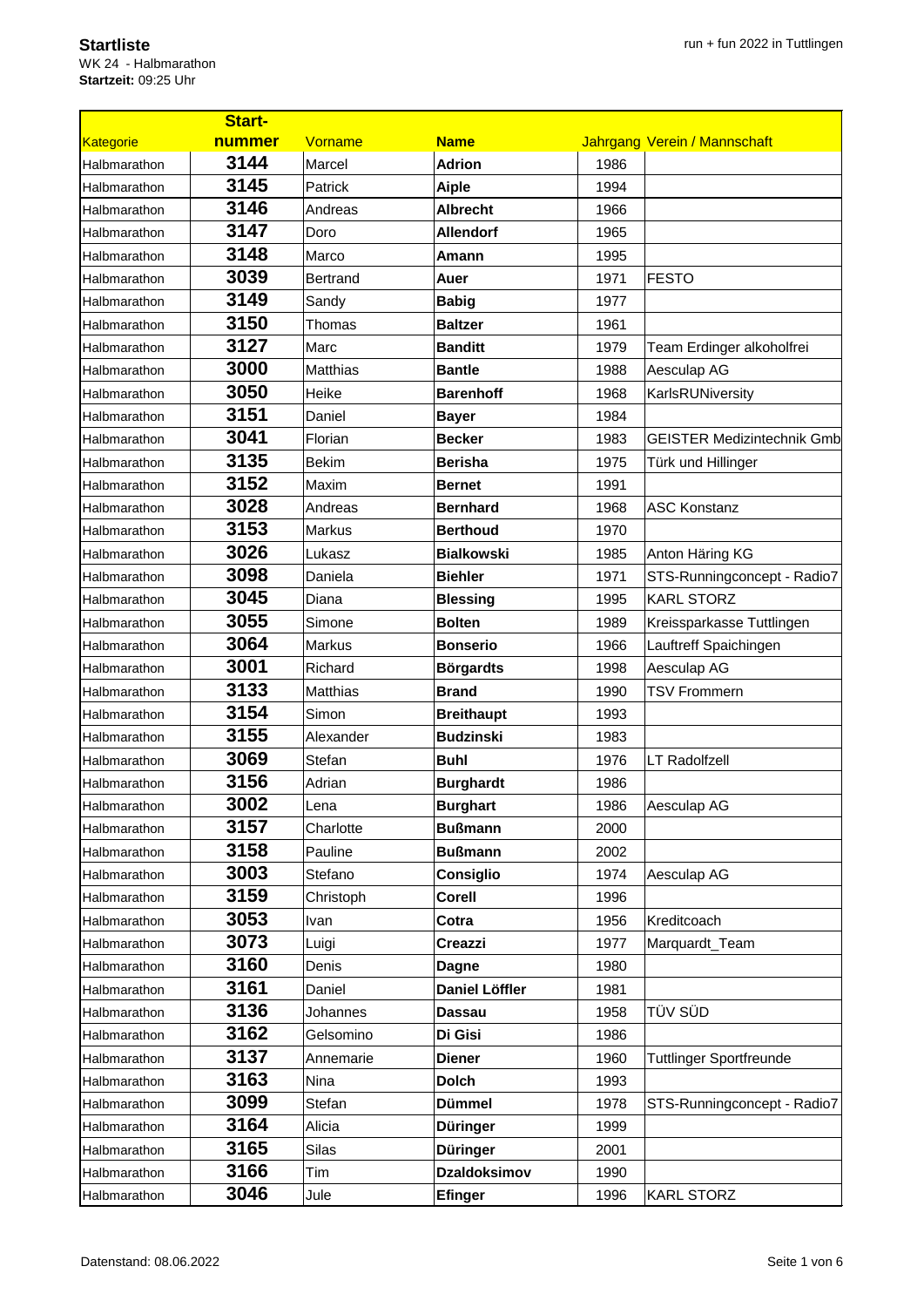| Halbmarathon | 3066 | Ulrike         | <b>Egg-Bernet</b> | 1965 | <b>LFV Schutterwald</b>       |
|--------------|------|----------------|-------------------|------|-------------------------------|
| Halbmarathon | 3167 | <b>Markus</b>  | <b>Eggert</b>     | 1994 |                               |
| Halbmarathon | 3100 | Mustafa Kemal  | <b>Ermis</b>      | 1981 | STS-Runningconcept - Radio7   |
| Halbmarathon | 3085 | Edgar          | <b>Eyrich</b>     | 1965 | Paul Leibinger GmbH & Co. KO  |
| Halbmarathon | 3043 | Kurt           | Fabian            | 1970 | <b>HSV Wiener Neustadt</b>    |
| Halbmarathon | 3101 | Jürgen         | <b>Faller</b>     | 1965 | STS-Runningconcept - Radio7   |
| Halbmarathon | 3168 | Johannes       | <b>Fessele</b>    | 1995 |                               |
| Halbmarathon | 3169 | Helgard        | <b>Fischer</b>    | 1979 |                               |
| Halbmarathon | 3034 | Julia          | <b>Fischer</b>    | 1989 | <b>DLRG</b> Lossburg          |
| Halbmarathon | 3051 | Vanessa        | <b>Flatov</b>     | 1993 | Klinikum Landkreis Tuttlingen |
| Halbmarathon | 3170 | Andreas        | <b>Flohr</b>      | 1967 |                               |
| Halbmarathon | 3132 | Armin          | <b>Frech</b>      | 1980 | Timmy4                        |
| Halbmarathon | 3171 | Vera           | <b>Frick</b>      | 1990 |                               |
| Halbmarathon | 3004 | Reinhard       | <b>Frombach</b>   | 1976 | Aesculap AG                   |
| Halbmarathon | 3142 | Andreas        | Früh              | 1986 | Unternehmen CleanControlling  |
| Halbmarathon | 3172 | Svetlana       | <b>Furda</b>      | 1988 |                               |
| Halbmarathon | 3173 | Claudia        | Gäng              | 1980 |                               |
| Halbmarathon | 3037 | Robert         | Godenir-Pfleghaar | 1977 | <b>ETO MAGNETIC</b>           |
| Halbmarathon | 3102 | Erik           | Graf              | 1974 | STS-Runningconcept - Radio7   |
| Halbmarathon | 3074 | Jerome         | Gratzer           | 1984 | Marquardt_Team                |
| Halbmarathon | 3174 | Marcel         | Greber            | 1996 |                               |
| Halbmarathon | 3175 | Michael        | Greber            | 1992 |                               |
| Halbmarathon | 3176 | Patrick        | Grüninger         | 1992 |                               |
| Halbmarathon | 3177 | Kai            | Gündisch          | 1991 |                               |
| Halbmarathon | 3178 | Christian      | Günther           | 1978 |                               |
| Halbmarathon | 3134 | Robin          | Habermann         | 1989 | <b>TSV Holzmaden</b>          |
| Halbmarathon | 3141 | Gebhard        | Härle             | 1952 | <b>TV Radolfzell</b>          |
| Halbmarathon | 3086 | <b>Steffen</b> | <b>Hartmann</b>   | 1972 | Paul Leibinger GmbH & Co. KQ  |
| Halbmarathon | 3032 | Madline        | <b>Haselmeier</b> | 1998 | Chiron Laufteam               |
| Halbmarathon | 3179 | Heinz          | <b>Hauser</b>     | 1949 |                               |
| Halbmarathon | 3005 | Felix          | <b>Häusle</b>     | 2001 | Aesculap AG                   |
| Halbmarathon | 3180 | Matthias       | Heider            | 1979 |                               |
| Halbmarathon | 3124 | Stephan        | <b>Heine</b>      | 1981 | SV Hilzingen                  |
| Halbmarathon | 3035 | Thomas         | Heinze            | 1981 | Dr. Heni und Partner          |
| Halbmarathon | 3103 | Antonio        | Henninger         | 1970 | STS-Runningconcept - Radio7   |
| Halbmarathon | 3181 | Janin          | Herdin            | 1987 |                               |
| Halbmarathon | 3071 | Stefanie       | Herzer            | 1986 | LV Donaueschingen             |
| Halbmarathon | 3128 | Danielo        | Hildsberg         | 1971 | Team Erdinger Alkoholfrei     |
| Halbmarathon | 3006 | Sabrina        | <b>Hiller</b>     | 1981 | Aesculap AG                   |
| Halbmarathon | 3007 | Manuel         | Hohlwegler        | 2001 | Aesculap AG                   |
| Halbmarathon | 3104 | Daniel         | Hombach           | 1981 | STS-Runningconcept - Radio7   |
| Halbmarathon | 3182 | <b>Britta</b>  | <b>Hommel</b>     | 1973 |                               |
| Halbmarathon | 3183 | Dietmar        | Hopf              | 1965 |                               |
| Halbmarathon | 3184 | Dietmar        | Hopf              | 1965 |                               |
| Halbmarathon | 3185 | Elke           | Hopf              | 1966 |                               |
| Halbmarathon | 3186 | Elke           | Hopf              | 1966 |                               |
| Halbmarathon | 3187 | Ralf           | Hornung           | 1972 |                               |
| Halbmarathon | 3033 | Jürgen         | Huber             | 1971 | Chiron Laufteam               |
|              |      |                |                   |      |                               |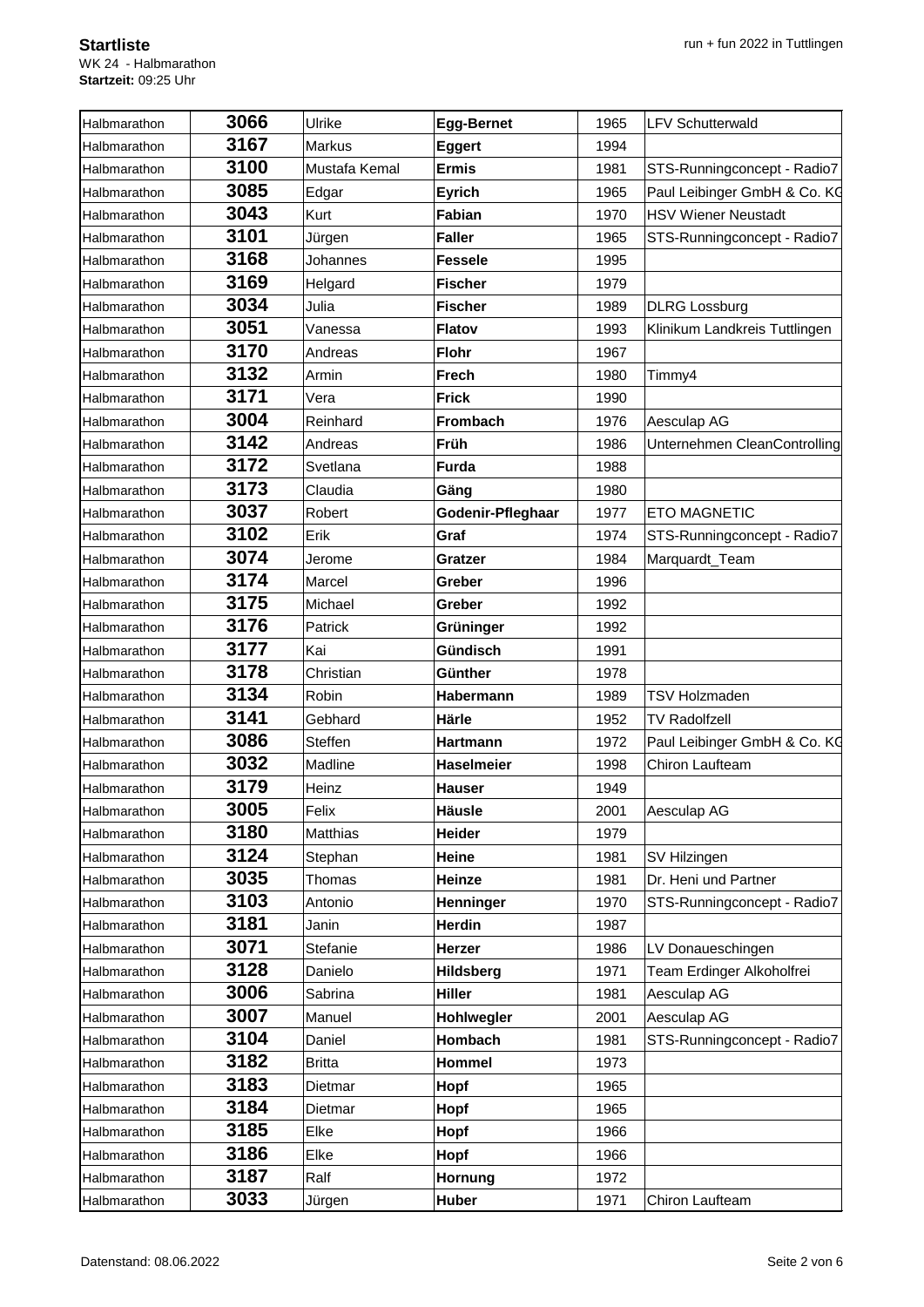| Halbmarathon | 3105 | Jacqueline       | Hug              | 1987 | STS-Runningconcept - Radio7    |  |  |
|--------------|------|------------------|------------------|------|--------------------------------|--|--|
| Halbmarathon | 3106 | Jochen           | <b>Hummel</b>    | 1981 | STS-Runningconcept - Radio7    |  |  |
| Halbmarathon | 3107 | Sarah            | <b>Hummel</b>    | 1986 | STS-Runningconcept - Radio7    |  |  |
| Halbmarathon | 3108 | Ronald           | Hutter           | 1978 | STS-Runningconcept - Radio7    |  |  |
| Halbmarathon | 3030 | Ivan             | Ivanenko         | 1980 | <b>Bricon</b>                  |  |  |
| Halbmarathon | 3044 | Uli              | Jäggle           | 1966 | Jabil Tuttlingen               |  |  |
| Halbmarathon | 3038 | Jonathan         | <b>Jandt</b>     | 1992 | FC Halbe                       |  |  |
| Halbmarathon | 3072 | Lukas            | Janik            | 1987 | Maraton klub Rajec             |  |  |
| Halbmarathon | 3065 | Daniel           | Karl             | 1974 | LFK Partner - Beratung auf der |  |  |
| Halbmarathon | 3008 | Ralf             | <b>Kästle</b>    | 1974 | Aesculap AG                    |  |  |
| Halbmarathon | 3009 | Alexander        | Kerle            | 1981 | Aesculap AG                    |  |  |
| Halbmarathon | 3188 | Maximilian       | <b>Kern</b>      | 1993 |                                |  |  |
| Halbmarathon | 3010 | Philipp          | <b>Kern</b>      | 1998 | Aesculap AG                    |  |  |
| Halbmarathon | 3189 | Andre            | <b>Klare</b>     | 1977 |                                |  |  |
| Halbmarathon | 3190 | Sergejs          | <b>Kozello</b>   | 1993 |                                |  |  |
| Halbmarathon | 3011 | Silvia           | <b>Kramer</b>    | 1964 | Aesculap AG                    |  |  |
| Halbmarathon | 3025 | Dietmar          | <b>Krenz</b>     | 1969 | Allianz Bähr und Krenz OHG     |  |  |
| Halbmarathon | 3109 | Patrick          | Kupferschmid     | 1972 | STS-Runningconcept - Radio7    |  |  |
| Halbmarathon | 3191 | Alexander        | <b>Kürner</b>    | 1983 |                                |  |  |
| Halbmarathon | 3068 | Angelika         | <b>Kutschki</b>  | 1961 | <b>LG Hohenfels</b>            |  |  |
| Halbmarathon | 3084 | Martin           | Laettke          | 1968 | Pacerteam Halbmarathon 215     |  |  |
| Halbmarathon | 3027 | Pawel            | Lagwa            | 1972 | Anton Häring KG                |  |  |
| Halbmarathon | 3110 | Stefanie         | Lauterbach       | 1981 | STS-Runningconcept - Radio7    |  |  |
| Halbmarathon | 3192 | Maurizio         | Leggio           | 1970 |                                |  |  |
| Halbmarathon | 3012 | Valentin         | Leisle           | 1995 | Aesculap AG                    |  |  |
| Halbmarathon | 3193 | Jonas            | Lewedey          | 2003 |                                |  |  |
| Halbmarathon | 3093 | Dimitri          | Liebrecht        | 1988 | <b>SHW</b>                     |  |  |
| Halbmarathon | 3067 | Adam             | Loch             | 1962 | <b>LFV Schutterwald</b>        |  |  |
| Halbmarathon | 3013 | Fabian           | Lutz             | 1993 | Aesculap AG                    |  |  |
| Halbmarathon | 3036 | Silas            | Lux              | 1997 | Einfach machen                 |  |  |
| Halbmarathon | 3014 | Jochen           | <b>Maier</b>     | 1973 | Aesculap AG                    |  |  |
| Halbmarathon | 3083 | Sven             | <b>Manske</b>    | 1965 | Pacerteam Halbmarathon 145     |  |  |
| Halbmarathon | 3052 | Guido            | <b>Mattes</b>    | 1968 | <b>KLS</b>                     |  |  |
| Halbmarathon | 3022 | Frank            | <b>Meile</b>     | 1964 | albside Running                |  |  |
| Halbmarathon | 3059 | Linda            | <b>Mellien</b>   | 1986 | Landratsamt Tuttlingen         |  |  |
| Halbmarathon | 3194 | Marco            | <b>Menke</b>     | 1987 |                                |  |  |
| Halbmarathon | 3082 | Andreas          | <b>Mennel</b>    | 1965 | Pacerteam Halbmarathon200      |  |  |
| Halbmarathon | 3195 | Thomas           | <b>Messmer</b>   | 1977 |                                |  |  |
| Halbmarathon | 3060 | Anna             | <b>Metzler</b>   | 1987 | Landratsamt Tuttlingen         |  |  |
| Halbmarathon | 3075 | Achim            | Mink             | 1968 | Marquardt_Team                 |  |  |
| Halbmarathon | 3070 | Felicitas        | <b>Minnemann</b> | 1992 | <b>LT Radolfzell</b>           |  |  |
| Halbmarathon | 3196 | Nadine           | Moldenhauer      | 1997 |                                |  |  |
| Halbmarathon | 3056 | André            | Morgenstern      | 1968 | Kreissparkasse Tuttlingen      |  |  |
| Halbmarathon | 3076 | Florian          | <b>Müller</b>    | 1986 | Marquardt_Team                 |  |  |
| Halbmarathon | 3111 | Judith           | <b>Müller</b>    | 1999 | STS-Runningconcept - Radio7    |  |  |
| Halbmarathon | 3197 | <b>Timotheus</b> | <b>Müller</b>    | 1984 |                                |  |  |
| Halbmarathon | 3198 | Sascha           | <b>Nägele</b>    | 1980 |                                |  |  |
| Halbmarathon | 3199 | Achim            | <b>Niess</b>     | 1977 |                                |  |  |
|              |      |                  |                  |      |                                |  |  |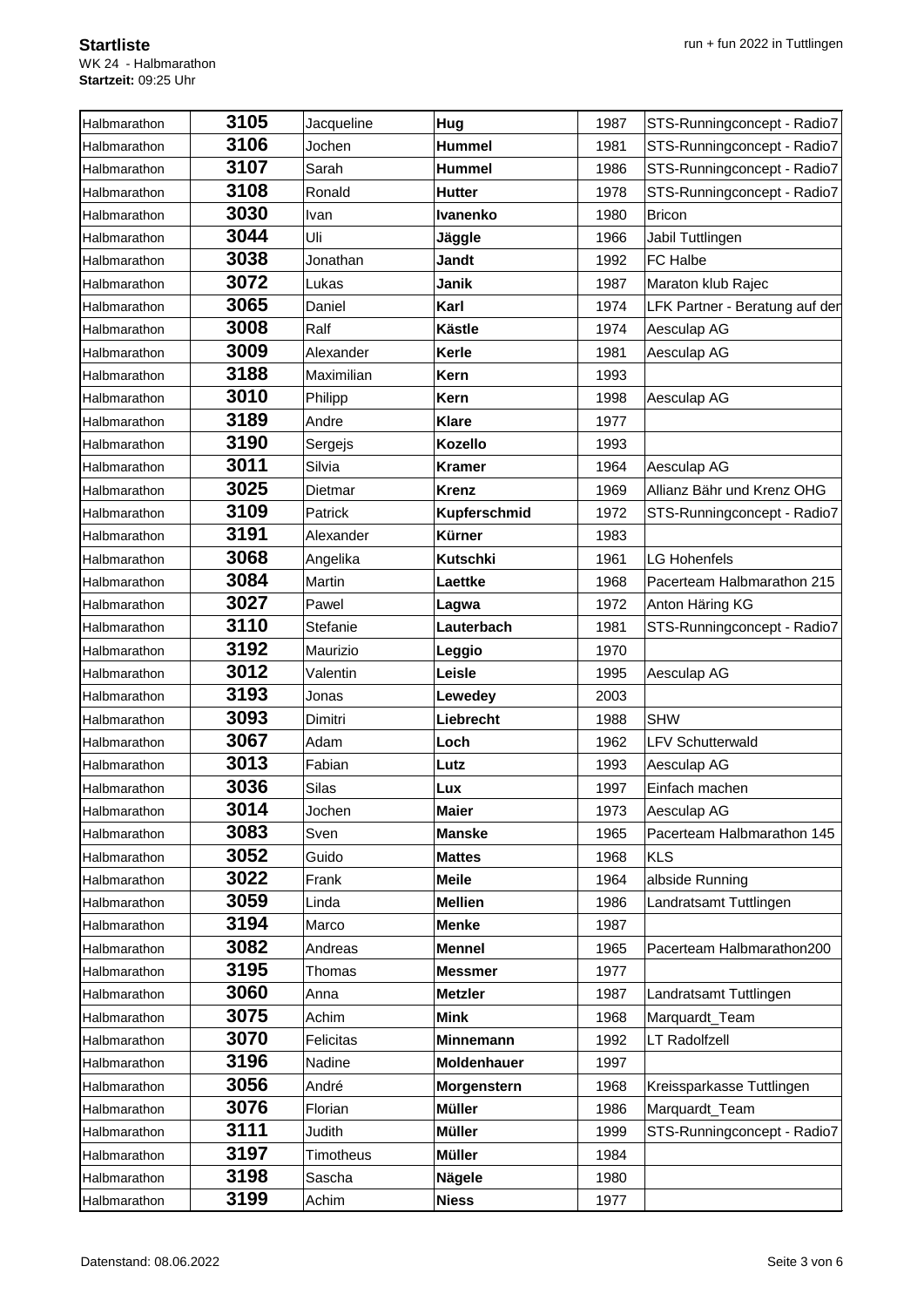| Halbmarathon | 3200 | Alina           | <b>Niess</b>     | 2005 |                                |
|--------------|------|-----------------|------------------|------|--------------------------------|
| Halbmarathon | 3201 | Justin          | <b>Niess</b>     | 2005 |                                |
| Halbmarathon | 3202 | <b>Matthias</b> | <b>Nolte</b>     | 1989 |                                |
| Halbmarathon | 3112 | Mark            | OrgImeister      | 1974 | STS-Runningconcept - Radio7    |
| Halbmarathon | 3113 | Astrid          | Ott              | 1964 | STS-Runningconcept - Radio7    |
| Halbmarathon | 3015 | Frederik        | <b>Panse</b>     | 1988 | Aesculap AG                    |
| Halbmarathon | 3203 | Miroslava       | <b>Parsons</b>   | 1972 |                                |
| Halbmarathon | 3204 | Christian       | Pecoraro         | 1974 |                                |
| Halbmarathon | 3205 | Katrin          | <b>Penner</b>    | 1996 |                                |
| Halbmarathon | 3114 | Stefan          | Pfaff            | 1969 | STS-Runningconcept - Radio7    |
| Halbmarathon | 3129 | Juri            | <b>Plotnikow</b> | 1979 | Team JP TRI                    |
| Halbmarathon | 3138 | Giuseppe        | <b>Pollo</b>     | 1966 | <b>Tuttlinger Sportfreunde</b> |
| Halbmarathon | 3061 | Peter           | Pravda           | 1966 | Landratsamt Tuttlingen         |
| Halbmarathon | 3115 | Milena          | Prestifilippo    | 1975 | STS-Runningconcept - Radio7    |
| Halbmarathon | 3116 | Silvio          | Prestifilippo    | 1975 | STS-Runningconcept - Radio7    |
| Halbmarathon | 3206 | <b>Esther</b>   | Quiering         | 1968 |                                |
| Halbmarathon | 3207 | Tim             | <b>Reichl</b>    | 1990 |                                |
| Halbmarathon | 3125 | Kai             | Reimann          | 1975 | SV Würtingen                   |
| Halbmarathon | 3208 | Bruno           | <b>Reiter</b>    | 1981 |                                |
| Halbmarathon | 3047 | Martin          | Renner           | 1966 | <b>KARL STORZ</b>              |
| Halbmarathon | 3209 | Daniel          | Renz             | 1993 |                                |
| Halbmarathon | 3210 | Marina          | Reutebuch        | 1997 |                                |
| Halbmarathon | 3087 | Simone          | Reuter           | 1970 | Paul Leibinger GmbH & Co. KO   |
| Halbmarathon | 3016 | Johannes        | <b>Rieble</b>    | 1991 | Aesculap AG                    |
| Halbmarathon | 3211 | Thorben         | Riedlinger       | 1987 |                                |
| Halbmarathon | 3117 | Sascha          | Riesinger        | 1984 | STS-Runningconcept - Radio7    |
| Halbmarathon | 3212 | Anne            | <b>Rist</b>      | 1994 |                                |
| Halbmarathon | 3048 | Ingo            | Röhrer           | 1965 | <b>KARL STORZ</b>              |
| Halbmarathon | 3213 | Svenja          | <b>Röhrer</b>    | 1996 |                                |
| Halbmarathon | 3029 | <b>Bettina</b>  | Rommelfanger     | 1976 | BewegungsWERK Tuttlingen -     |
| Halbmarathon | 3090 | Susanne         | Roos Lima        | 1983 | <b>PINKE WELLE</b>             |
| Halbmarathon | 3214 | Dennis          | Roth             | 1992 |                                |
| Halbmarathon | 3215 | Linda           | Rühle            | 1993 |                                |
| Halbmarathon | 3216 | Gottfried       | <b>Sailer</b>    | 1970 |                                |
| Halbmarathon | 3139 | Amanat          | <b>Samara</b>    | 1985 | <b>Tuttlinger Sportfreunde</b> |
| Halbmarathon | 3091 | Jürgen          | <b>Sauter</b>    | 1970 | <b>SC Mahlstetten</b>          |
| Halbmarathon | 3095 | Marius          | Schad            | 1993 | Stadtverwaltung Tuttlingen     |
| Halbmarathon | 3118 | Steffen         | Schaumberger     | 1974 | STS-Runningconcept - Radio7    |
| Halbmarathon | 3217 | Marvin          | <b>Scheit</b>    | 1997 |                                |
| Halbmarathon | 3218 | Sarah           | <b>Schenk</b>    | 1989 |                                |
| Halbmarathon | 3219 | Thomas          | <b>Schick</b>    | 1991 |                                |
| Halbmarathon | 3140 | Andreas         | <b>Schilling</b> | 1959 | <b>Tuttlinger Sportfreunde</b> |
| Halbmarathon | 3220 | Dennis          | <b>Schilling</b> | 1994 |                                |
| Halbmarathon | 3221 | Benjamin        | <b>Schimmer</b>  | 1987 |                                |
| Halbmarathon | 3143 | Andreas         | <b>Schmidt</b>   | 1972 | VITO AG                        |
| Halbmarathon | 3017 | Christoph       | <b>Schmidt</b>   | 1985 | Aesculap AG                    |
| Halbmarathon | 3057 | Ute             | <b>Schneck</b>   | 1964 | Kreissparkasse Tuttlingen      |
| Halbmarathon | 3222 | Anika           | <b>Schneider</b> | 1982 |                                |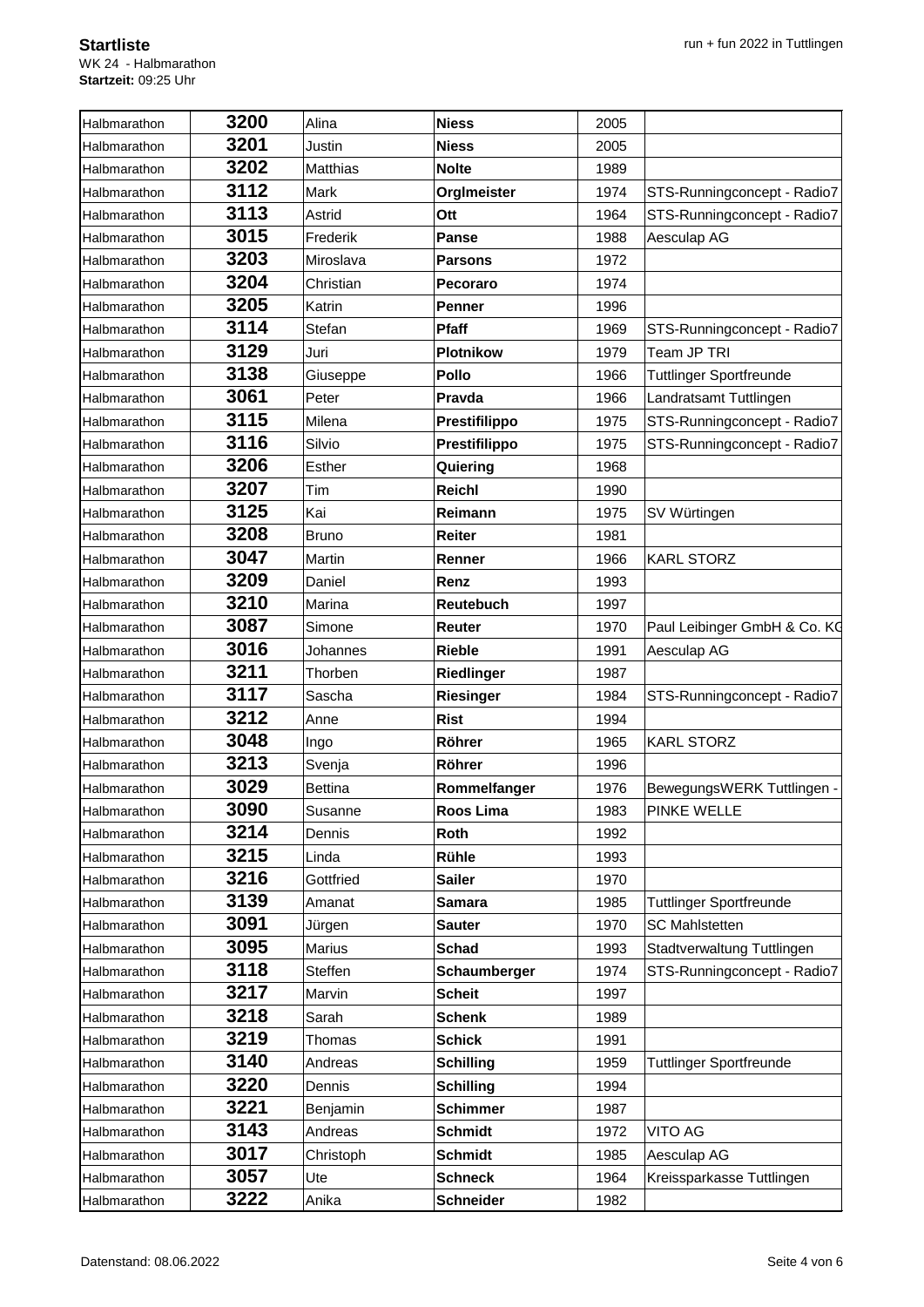| Halbmarathon | 3223 | Raimund       | <b>Schneider</b>    | 1980 |                               |
|--------------|------|---------------|---------------------|------|-------------------------------|
| Halbmarathon | 3224 | Rebecca       | <b>Schneider</b>    | 1988 |                               |
| Halbmarathon | 3049 | Julian        | <b>Schorer</b>      | 1995 | <b>KARL STORZ</b>             |
| Halbmarathon | 3131 | Mario         | <b>Schößer</b>      | 1970 | TG Seitingen-Oberflacht       |
| Halbmarathon | 3225 | Benjamin      | <b>Schrader</b>     | 1985 |                               |
| Halbmarathon | 3119 | Tamara        | <b>Schumacher</b>   | 1993 | STS-Runningconcept - Radio7   |
| Halbmarathon | 3120 | Thomas        | <b>Seeh</b>         | 1984 | STS-Runningconcept - Radio7   |
| Halbmarathon | 3226 | Annett        | <b>Seliger</b>      | 1969 |                               |
| Halbmarathon | 3227 | Claudia       | <b>Seliger</b>      | 1978 |                               |
| Halbmarathon | 3018 | Gabriel       | <b>Siedle</b>       | 1974 | Aesculap AG                   |
| Halbmarathon | 3077 | Dirk          | <b>Sommer</b>       | 1974 | Marquardt_Team                |
| Halbmarathon | 3078 | Luca          | Stauss              | 1999 | Marquardt_Team                |
| Halbmarathon | 3031 | Michael       | <b>Stehle</b>       | 1963 | <b>BSG Stadt Singen</b>       |
| Halbmarathon | 3130 | Sabine        | <b>Steinbach</b>    | 1970 | Team Leistungsdiagnostik.de   |
| Halbmarathon | 3228 | Tom           | <b>Sternberg</b>    | 1997 |                               |
| Halbmarathon | 3229 | Larissa       | <b>Störk</b>        | 1994 |                               |
| Halbmarathon | 3121 | Jens          | <b>Storz</b>        | 1984 | STS-Runningconcept - Radio7   |
| Halbmarathon | 3096 | Sonja         | <b>Storz</b>        | 1993 | Stadtverwaltung Tuttlingen    |
| Halbmarathon | 3230 | Zacharias     | <b>Straub</b>       | 1999 |                               |
| Halbmarathon | 3079 | Rudolf        | <b>Strobel</b>      | 1960 | Marquardt_Team                |
| Halbmarathon | 3097 | Jörg          | Sutter              | 1980 | STS Runningconcept            |
| Halbmarathon | 3231 | Holger        | <b>Tröndle</b>      | 1986 |                               |
| Halbmarathon | 3054 | Marijan       | <b>Tucakovic</b>    | 1986 | Kreditcoach                   |
| Halbmarathon | 3232 | Sabrina       | <b>Ulmschneider</b> | 1983 |                               |
| Halbmarathon | 3233 | Oliver        | <b>Ulrich</b>       | 1979 |                               |
| Halbmarathon | 3080 | Axel          | <b>Umbrecht</b>     | 1974 | Marquardt_Team                |
| Halbmarathon | 3234 | Hannah        | <b>Vetter</b>       | 1999 |                               |
| Halbmarathon | 3089 | Kathrin       | Villing             | 1992 | Perle Stadtmagazin Tuttlingen |
| Halbmarathon | 3126 | Raphael       | Vogler              | 1968 | Team ChemCon                  |
| Halbmarathon | 3092 | Joachim       | Völlm               | 1963 | Schwandorfer Schnellläufer    |
| Halbmarathon | 3023 | Irina         | <b>Voss</b>         | 1975 | all is VOSSible               |
| Halbmarathon | 3024 | Joachim       | Voss                | 1966 | all is VOSSible               |
| Halbmarathon | 3019 | Axel          | <b>Vossler</b>      | 1975 | Aesculap AG                   |
| Halbmarathon | 3122 | Christine     | Waizenegger         | 1976 | STS-Runningconcept - Radio7   |
| Halbmarathon | 3094 | Adrian        | Wank                | 2000 | Sport Butsch                  |
| Halbmarathon | 3058 | Michael       | Wax                 | 1972 | Kreissparkasse Tuttlingen     |
| Halbmarathon | 3020 | Robert        | Weber               | 1985 | Aesculap AG                   |
| Halbmarathon | 3021 | <b>Tobias</b> | Weber               | 1979 | Aesculap AG                   |
| Halbmarathon | 3063 | Stefan        | Wegner              | 1987 | Laufatzen                     |
| Halbmarathon | 3235 | Manuel        | Wehrle              | 1996 |                               |
| Halbmarathon | 3081 | Nicola-Eric   | Welker              | 1987 | Marquardt_Team                |
| Halbmarathon | 3040 | Björn         | Wendt               | 1992 | Fritz-Erler-Schule            |
| Halbmarathon | 3236 | Claus         | <b>Wiest</b>        | 1967 |                               |
| Halbmarathon | 3237 | Timo          | <b>Wiest</b>        | 2000 |                               |
| Halbmarathon | 3238 | Jens          | Willburger          | 1984 |                               |
| Halbmarathon | 3123 | Benjamin      | <b>Wille</b>        | 1988 | STS-Runningconcept - Radio7   |
| Halbmarathon | 3062 | Ann-Katrin    | Winter              | 1991 | Landratsamt Tuttlingen        |
| Halbmarathon | 3239 | Iwona         | Wolany              | 1980 |                               |